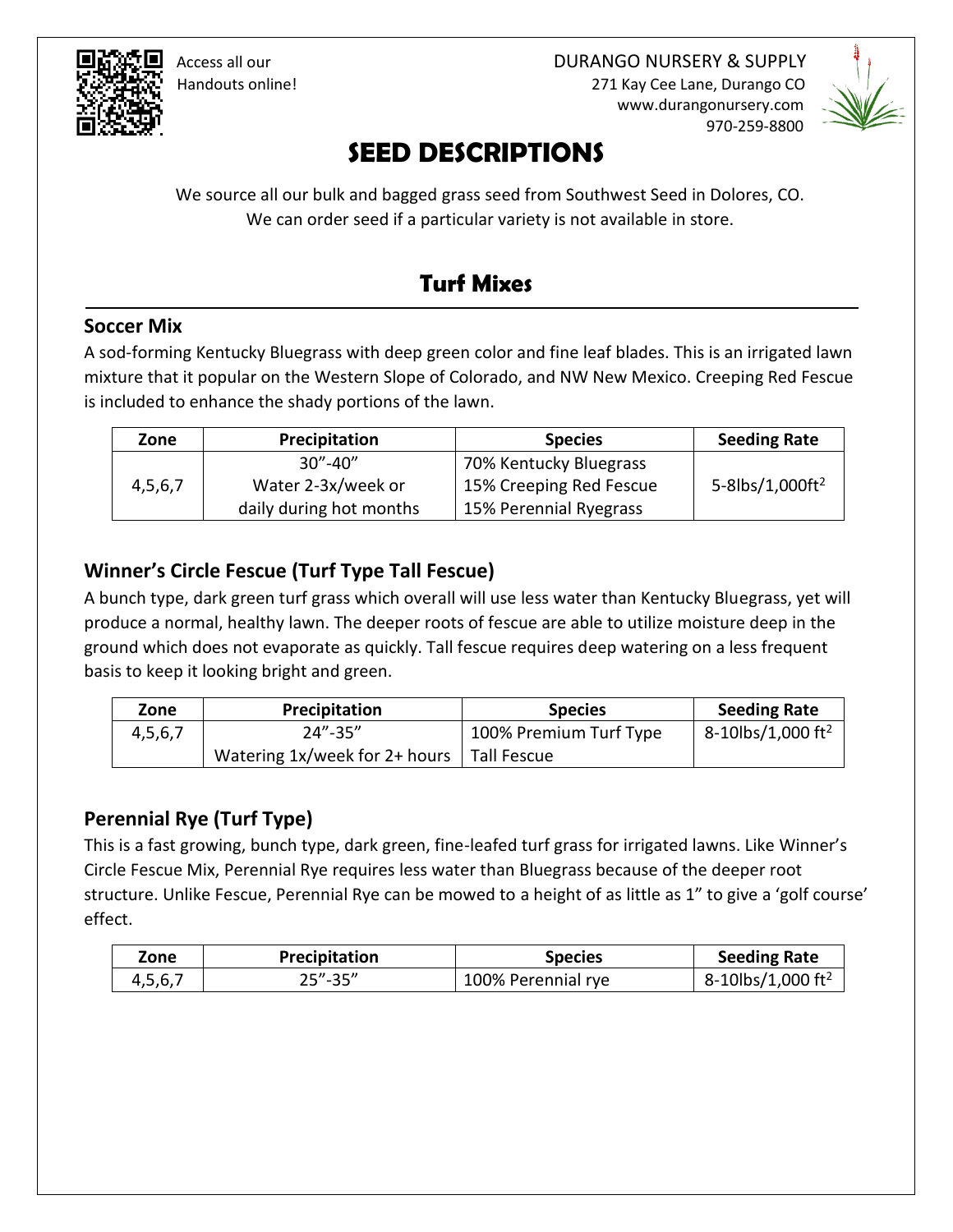

 Access all our DURANGO NURSERY & SUPPLY Handouts online! 271 Kay Cee Lane, Durango CO

www.durangonursery.com

970-259-8800

# **Dryland Turf (Drought Tolerant)**

#### **Sheep Fescue**

This is a low maintenance, short bunch grass designed for turf applications. It has a blue-green color and is drought resistant. Like all cool season grasses, Sheep Fescue will become dormant in the summer unless the lawn is watered.

| Zone      | Precipitation | <b>Seeding Rate</b>                |
|-----------|---------------|------------------------------------|
| 3,4,5,6,7 | $12'' - 15''$ | $1\frac{1}{1,000}$ ft <sup>2</sup> |

#### **Crested Wheatgrass** *Agropyron cistatum*

This is a drought tolerant, short pasture grass which is also very useful as a low maintenance turf. Crested Wheatgrass is great for lawns where water or desire for yard work is limited. If a green lawn is important, some watering is needed, but the amount is minor when compared to other lawns.

| Zone    | Precipitation | <b>Seeding Rate</b>        |
|---------|---------------|----------------------------|
| 3,4,5,6 | $8'' - 20''$  | 4lbs/1,000 ft <sup>2</sup> |

#### **Thickspike Wheatgrass** *Elymus macrourus*

This is a drought tolerant, reclamation grass which can also be used as a low maintenance turf. Thickspike Wheatgrass is a cool season, sod forming grass that is medium green. It can handle a medium amount of traffic.

| Zone    | Precipitation | <b>Seeding Rate</b>        |
|---------|---------------|----------------------------|
| 3,4,5,6 | $8'' - 12''$  | 5lbs/1,000 ft <sup>2</sup> |

#### **Buffalo Grass** *Boueloua dactyloides*

A warm season, native, blue-green, spreading, dense turf grass for lower than 6,500ft elevation. Buffalo grass produces an attractive low growing, high traffic turf with far fewer watering needs. Does not green up until May. Relatively easy to establish as a lawn or in pastures with heavy soils.

| Zone    | Precipitation | <b>Seeding Rate</b>          |
|---------|---------------|------------------------------|
| 5.6.7.8 | 10" minimum   | 2-3lbs/1,000 ft <sup>2</sup> |

#### **Blue Grama** *Bouteloua gracilis*

State grass for CO and NM. A warm season grass similar to Buffalo Grass, it has low water needs but a lower traffic tolerance and is slower to spread. Strongly prefers alkaline soils and full sun. Has strong ability to withstand drought by going semi-dormant. Often added to mixtures to help erosion control.

| Zone | Precipitation | <b>Seeding Rate</b>          |
|------|---------------|------------------------------|
|      | 7" minimum    | 2-3lbs/1,000 ft <sup>2</sup> |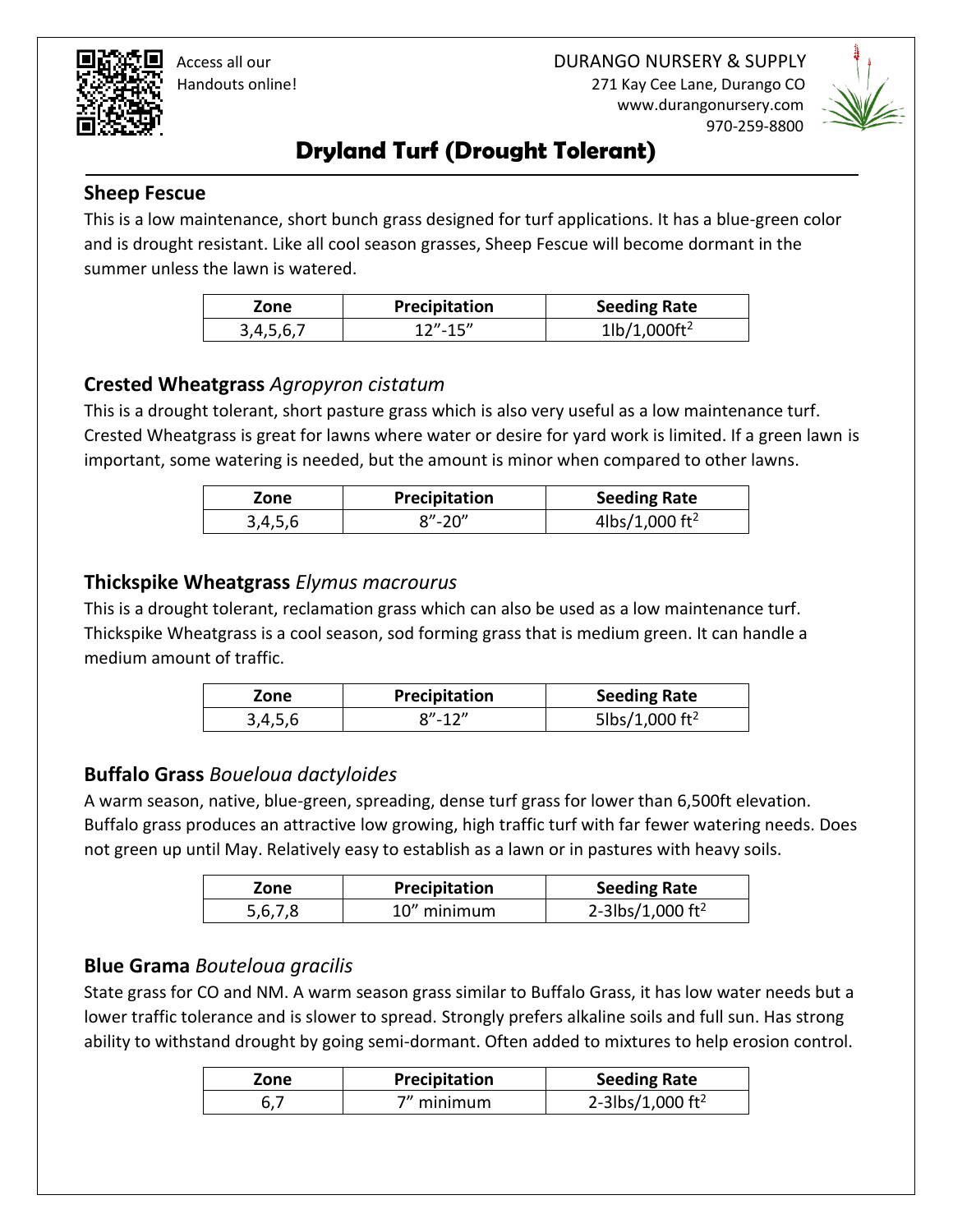

 Handouts online! 271 Kay Cee Lane, Durango CO www.durangonursery.com 970-259-8800



### **Other Standard Mixes**

#### **Alkali Seed Mix**

The SW Colorado, soils derived from the Mancos Shale are commonly high in sodium salts. The species in this mix have higher salt tolerance. The water requirements are minimal, but the grasses can withstand short periods of flooding.

| Zone | Precipitation | <b>Species</b>         | <b>Seeding Rate</b> |
|------|---------------|------------------------|---------------------|
|      |               | 25% Tall Wheatgrass    |                     |
|      |               | 25% Tall Fescue        |                     |
| 4    | $15 - 20$     | 15% Slender Wheatgrass | 15-20lbs/acre       |
|      |               | 15% Alkali Grass       |                     |
|      |               | 15% Russian Wildrye    |                     |
|      |               | 5% Strawberry Clover   |                     |

#### **Edgemont Highlands Mix**

This blend of warm and cool season grasses allows for early spring greening. Many grasses in this blend are ornamental, giving a diverse array of color.

| Zone | Precipitation | <b>Species</b>            | <b>Seeding Rate</b>         |
|------|---------------|---------------------------|-----------------------------|
|      |               | 25% Slender Wheatgrass    |                             |
|      |               | 20% Mountain Brome        |                             |
| 3,4  | $16'' - 18''$ | 15% Thickspike Wheatgrass | 1-3lbs/1,000ft <sup>2</sup> |
|      |               | 15% Western Wheatgrass    |                             |
|      |               | 10% Indian Ricegrass      |                             |
|      |               | 5% Green Needlegrass      |                             |
|      |               | 5% Sideoats Grama         |                             |
|      |               | 5% Blue Grama             |                             |

#### **High Elevation Mix**

This mix consists of native species naturally found in elevations above 8,000ft.

| Zone | Precipitation | <b>Species</b>              | <b>Seeding Rate</b>                |
|------|---------------|-----------------------------|------------------------------------|
|      |               | 25% Mountain Brome          |                                    |
|      |               | 15% Slender Wheatgrass      |                                    |
| 3,4  | 18"           | 15% Lewis Flax              | $1\frac{h}{1,000}$ ft <sup>2</sup> |
|      |               | 10% Western Wheatgrass      |                                    |
|      |               | 5% Canby Bluegrass          |                                    |
|      |               | 5% Indian Ricegrass         |                                    |
|      |               | 5% Alpine Bluegrass         |                                    |
|      |               | 5% Beardless Wheatgrass     |                                    |
|      |               | 5% Junegrass                |                                    |
|      |               | 5% Rocky Mountain Penstemon |                                    |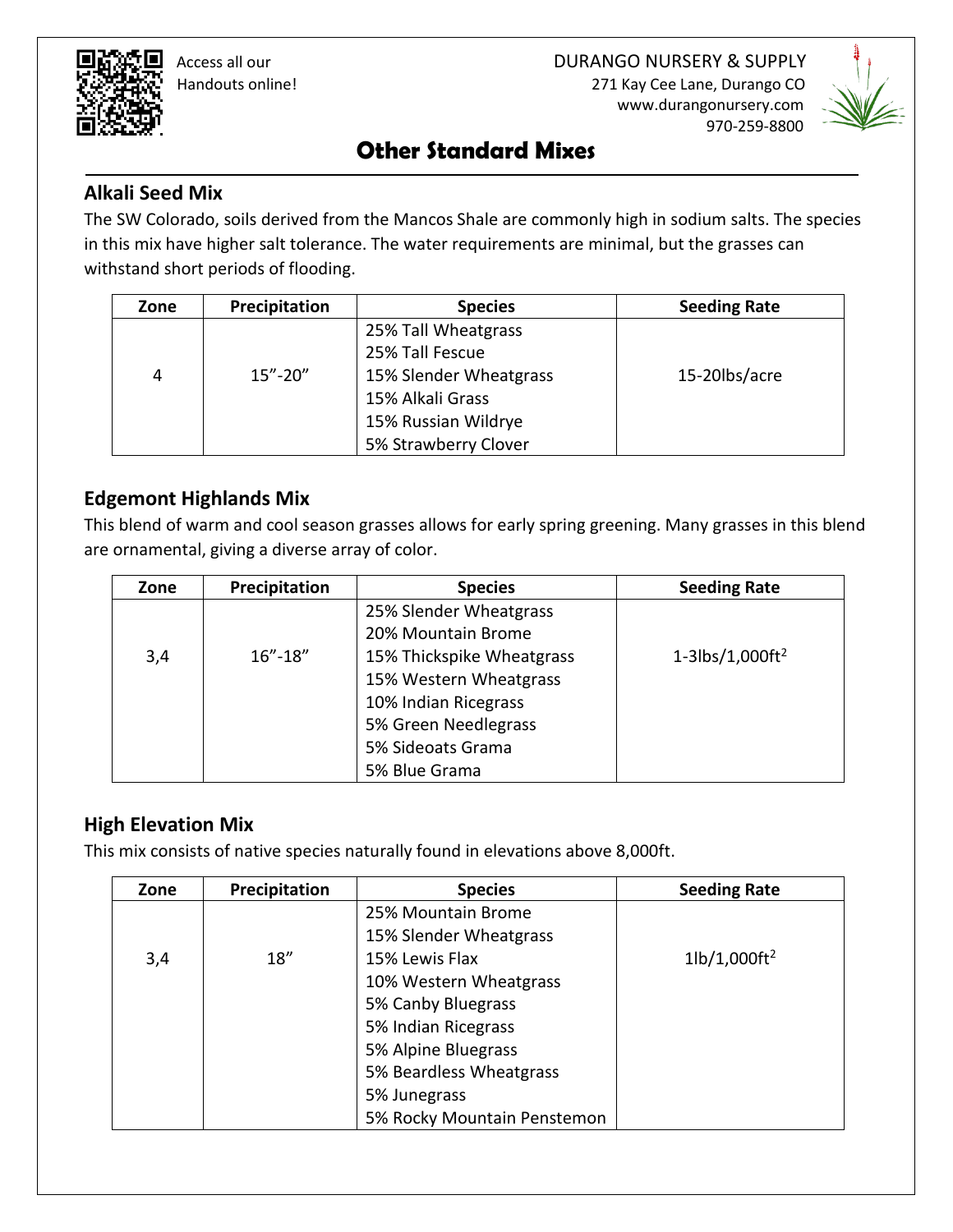Access all our DURANGO NURSERY & SUPPLY Handouts online! 271 Kay Cee Lane, Durango CO

www.durangonursery.com

970-259-8800



#### **Foothills Native Mix**

This mix represents the main species found in the upper pinion/Juniper to the Ponderosa zones. The species in this mix are natives naturally found in these environments. Very drought tolerant mixture.

| Zone | Precipitation | <b>Species</b>         | <b>Seeding Rate</b>                |
|------|---------------|------------------------|------------------------------------|
|      |               | 40% Slender Wheatgrass |                                    |
|      |               | 20% Indian Ricegrass   |                                    |
| 3,4  | 12''          | 10% Sandberg Bluegrass | $1\frac{1}{1.000}$ ft <sup>2</sup> |
|      |               | 10% Arizona Fescue     |                                    |
|      |               | 10% Lewis Flax         |                                    |

#### **Low Grow/Maintenance Mix**

This combination of low growing, drought tolerant species produces a meadow effect. Some irrigation is necessary to keep the plants from going dormant in the dry months. This is a good mix for a wide range of elevations.

| Zone  | Precipitation | <b>Species</b>         | <b>Seeding Rate</b> |
|-------|---------------|------------------------|---------------------|
|       |               | 30% Crested Wheatgrass |                     |
| 3,4,5 |               | 20% Canada Bluegrass   |                     |
|       | $12" - 15"$   | 20% Sheep Fescue       | 1-2 $lbs/1,000ft^2$ |
|       |               | 20% Hard Fescue        |                     |
|       |               | 10% Lewis Flax         |                     |

#### **Mountain Meadow Mix**

This mix includes native and non-native grasses for 7,500ft and higher elevations.

| Zone | Precipitation | <b>Species</b>         | <b>Seeding Rate</b>                |
|------|---------------|------------------------|------------------------------------|
|      |               | 30% Slender Wheatgrass |                                    |
| 3,4  | $16'' - 18''$ | 25% Mountain Brome     | $1\frac{1}{1,000}$ ft <sup>2</sup> |
|      |               | 15% Kentucky Bluegrass |                                    |
|      |               | 15% Perennial Ryegrass |                                    |
|      |               | 15% Timothy            |                                    |

#### **Native Eco Mix**

This is a less expensive, tall growing, native mix for 7,500 ft or higher elevation. Attracts wildlife and produces a meadow effect. Grows 2 ½ ft tall.

| Zone | Precipitation | <b>Species</b>           | <b>Seeding Rate</b> |
|------|---------------|--------------------------|---------------------|
|      |               | 35% Slender Wheatgrass   |                     |
| 3,4  | $16'' - 18''$ | 35% Mountain Brome       |                     |
|      |               | 10% Bluebunch Wheatgrass | $2lbs/1,000ft^2$    |
|      |               | 10% Canada Wildrye       |                     |
|      |               | 10% Lewis Flax           |                     |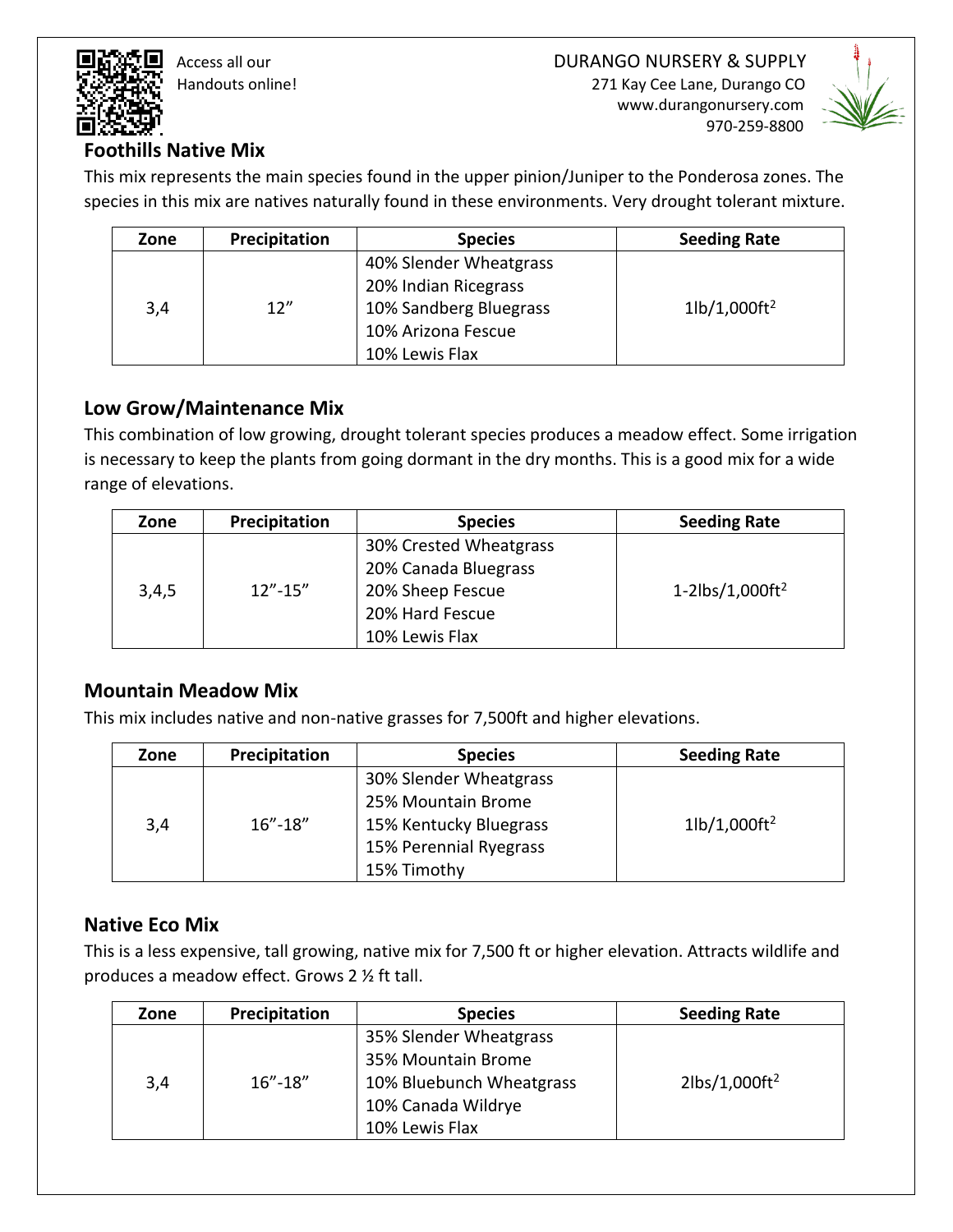

970-259-8800



**Cover Crops**

#### **Cover Crop Cocktail Mix**

This mix is an Annuals combination of warm season and cool season grasses, legumes, broadleaf plants, and small grains. This cover crop cocktail mix provides diversity in the form of root growth, positive microorganisms, fungi, and above ground green growth, which all decomposes to increase organic matter in the soil. Cover crops are essential to build robust, healthy soil for organic gardening. Additionally, this cover crops can reduce erosion, smother weeds, enhance nutrient and moisture availability, regulate soil temperature, control pests, and enhance general soil profile. The Cover Crop Cocktail is designed for the Southwest but is not appropriate for areas without supplemental moisture.

| Zone | Precipitation | <b>Species</b>        | <b>Seeding Rate</b>            |
|------|---------------|-----------------------|--------------------------------|
|      |               | 20% Spring Field Peas |                                |
|      |               | 15% Buckwheat         |                                |
| 4,5  | $16'' - 18''$ | 10% Hairy Vetch       | $2\,$ lbs/1,000ft <sup>2</sup> |
|      |               | 10% Lentils           |                                |
|      |               | 10% German Millet     |                                |
|      |               | 10% Annual Ryegrass   |                                |
|      |               | 7% Berseem Clover     |                                |
|      |               | 4% Forage Radish      |                                |
|      |               | 4% Forage Turnips     |                                |
|      |               | 4% Forage Collards    |                                |
|      |               | 4% Mustard            |                                |
|      |               | 2% Flax               |                                |

#### **White Dutch Clover**

White Dutch clover is a low growing, introduced, perennial, stoloniferous legume that is highly palatable and nutritious. It stays low growing, so it is not especially useful for pasture/hay fields. White Dutch has a relatively shallow (2′ maximum) root system but it can form a dense mat proving useful for erosion control. It requires moist soils to thrive, but in the presence of good moisture it can overtake all other grasses and plants. Being stoliniferous, White Dutch will spread easily which is great for a monostand, but can stifle out other grasses in a mix if it gets too much water. White Dutch clover is typically used for clover turfs, in vineyards and orchards and as ground cover.

| Zone  | Precipitation | <b>Species</b>          | <b>Seeding Rate</b> |
|-------|---------------|-------------------------|---------------------|
| 4,5,6 | 35''          | 100% White Dutch Clover | 2lbs/acre           |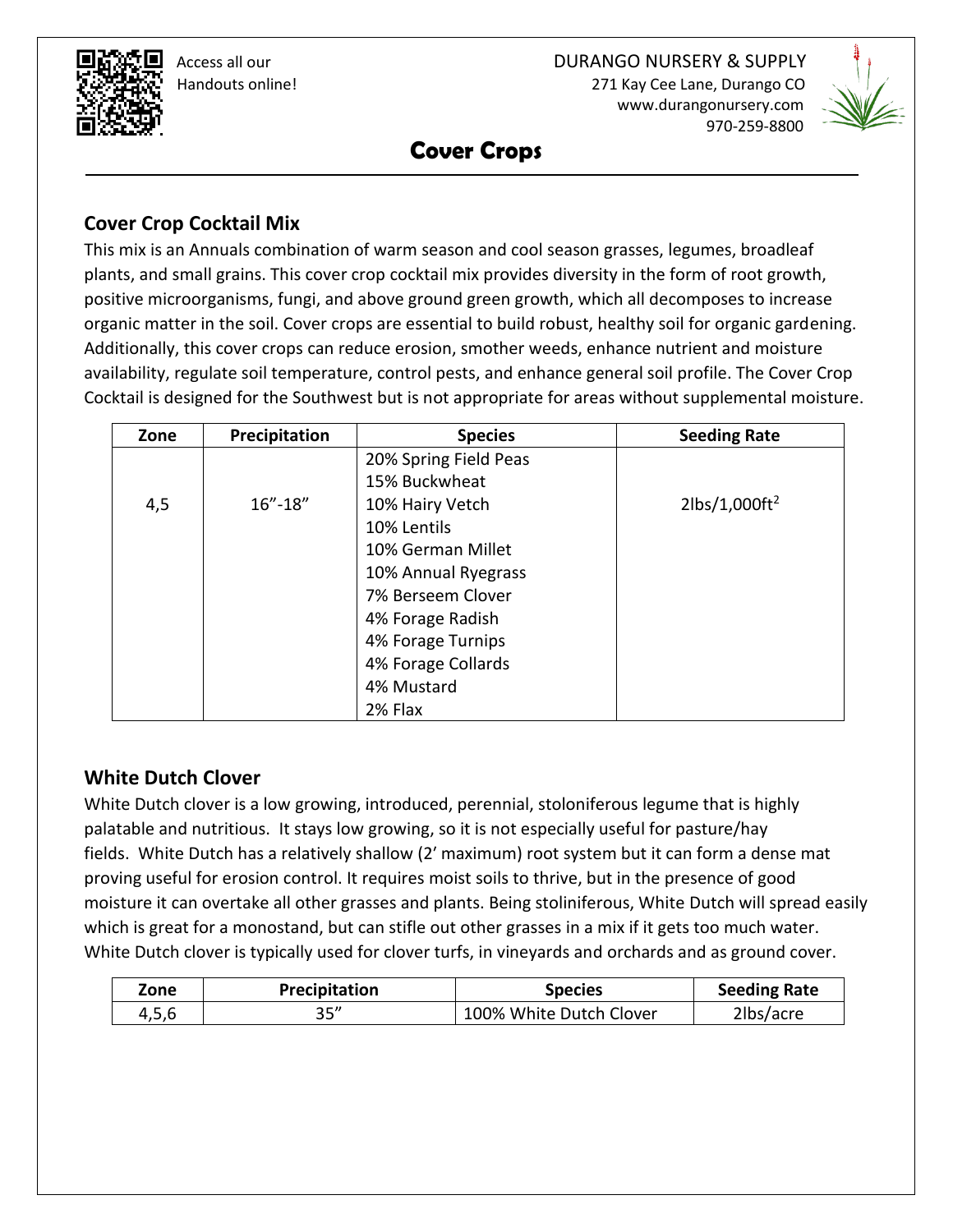Handouts online! 271 Kay Cee Lane, Durango CO

www.durangonursery.com

970-259-8800

## **Pasture Mixes**

#### **Irrigated Pasture**

This mixture of cool season forage grasses can be used for either pasture or hay. It requires irrigation but will work at any elevation.

| Zone  | Precipitation                             | <b>Species</b>    | <b>Seeding Rate</b>        |
|-------|-------------------------------------------|-------------------|----------------------------|
|       |                                           | 30% Tall Fescue   |                            |
|       |                                           | 20% Perennial Rye | Pasture: 20lbs/acre        |
| 2,3,4 | $20^{\prime\prime}$ -25 $^{\prime\prime}$ | 20% Annual Rye    |                            |
|       |                                           | 20% Orchard Grass | Hay Production: 25lbs/acre |
|       |                                           | 10% Smooth Brome  |                            |

#### **Dryland Pasture**

This inexpensive mix is good for pasture for sheep, cattle, horses, etc., when you cannot irrigate the land.

| Zone | Precipitation | <b>Species</b>           | <b>Seeding Rate</b> |
|------|---------------|--------------------------|---------------------|
|      |               | 25% Pubescent Wheatgrass |                     |
|      |               | 25% Smooth Brome         | 15-20lbs/acre       |
| 4    | 10''          | 20% Paiute Orchard Grass |                     |
|      |               | 15% Crested Wheatgrass   |                     |
|      |               | 5% Annual Rye            |                     |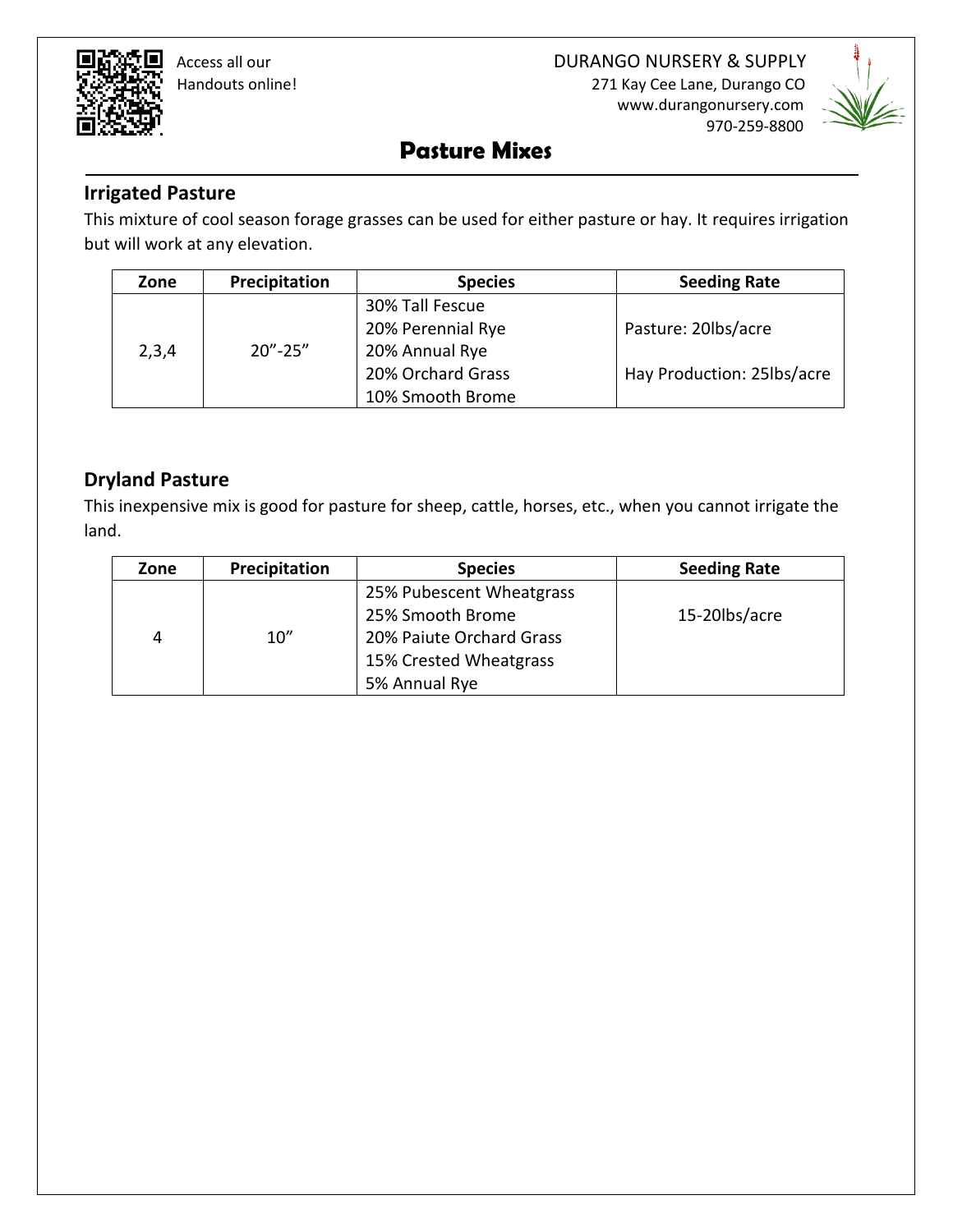Handouts online! 271 Kay Cee Lane, Durango CO www.durangonursery.com 970-259-8800



### **Wildflower Mixes**

#### **Heidi's Highlands**

Heidi's is a combination of perennial and annual wildflowers with a sparse addition of perennial, noncompeting, native grasses which are packaged separately to allow optional use. The species selected are all reasonably drought tolerant, hardy, and easily germinated from seed.

| Zone  | Precipitation | <b>Seeding Rate</b>           |  |
|-------|---------------|-------------------------------|--|
| 3,4,5 | $15 - 20$     | 0.25lbs/1,000 ft <sup>2</sup> |  |

| <b>Sadie's Shade Varieties</b> |             |             |  |  |
|--------------------------------|-------------|-------------|--|--|
| <b>Species</b>                 | <b>Type</b> | Color       |  |  |
| <b>Bachelor Button</b>         | Annual      | Blue        |  |  |
| <b>Scarlet Flax</b>            | Annual      | Scarlet     |  |  |
| California Poppy               | Annual      | Orange      |  |  |
| <b>Black-eyed Susan</b>        | Perennial   | Yellow      |  |  |
| <b>White Yarrow</b>            | Perennial   | White       |  |  |
| Shasta Daisy                   | Perennial   | White       |  |  |
| Lewis Flax                     | Perennial   | Sky Blue    |  |  |
| Rocky Mtn Penstemon            | Perennial   | Blue/Purple |  |  |
| Purple Aster                   | Perennial   | Purple      |  |  |

#### **Betty's Borders**

Betty's is a combination of perennial and annuals wildflowers with a sparse addition of perennial, noncompeting grasses. The species selected are all drought resistant, hardy, and easily germinated from seed.

| Zone  | Precipitation | <b>Seeding Rate</b>           |
|-------|---------------|-------------------------------|
| 5.6.7 | $12" - 15"$   | 0.25lbs/1,000 ft <sup>2</sup> |

| <b>Sadie's Shade Varieties</b> |             |            |  |
|--------------------------------|-------------|------------|--|
| <b>Species</b>                 | <b>Type</b> | Color      |  |
| <b>Plains Coreopsis</b>        | Annual      | Yellow/Red |  |
| <b>Scarlet Flax</b>            | Annual      | Scarlet    |  |
| <b>Bachelor Button</b>         | Annual      | Blue       |  |
| Lewis Flax                     | Perennial   | Sky Blue   |  |
| <b>Tansy Aster</b>             | Perennial   | Lavender   |  |
| <b>Red Mexican hat</b>         | Perennial   | Red        |  |
| <b>Blanket Flower</b>          | Perennial   | Red/Yellow |  |
| <b>Black-Eyed Susan</b>        | Perennial   | Yellow     |  |
| Shasta Daisy                   | Perennial   | White      |  |